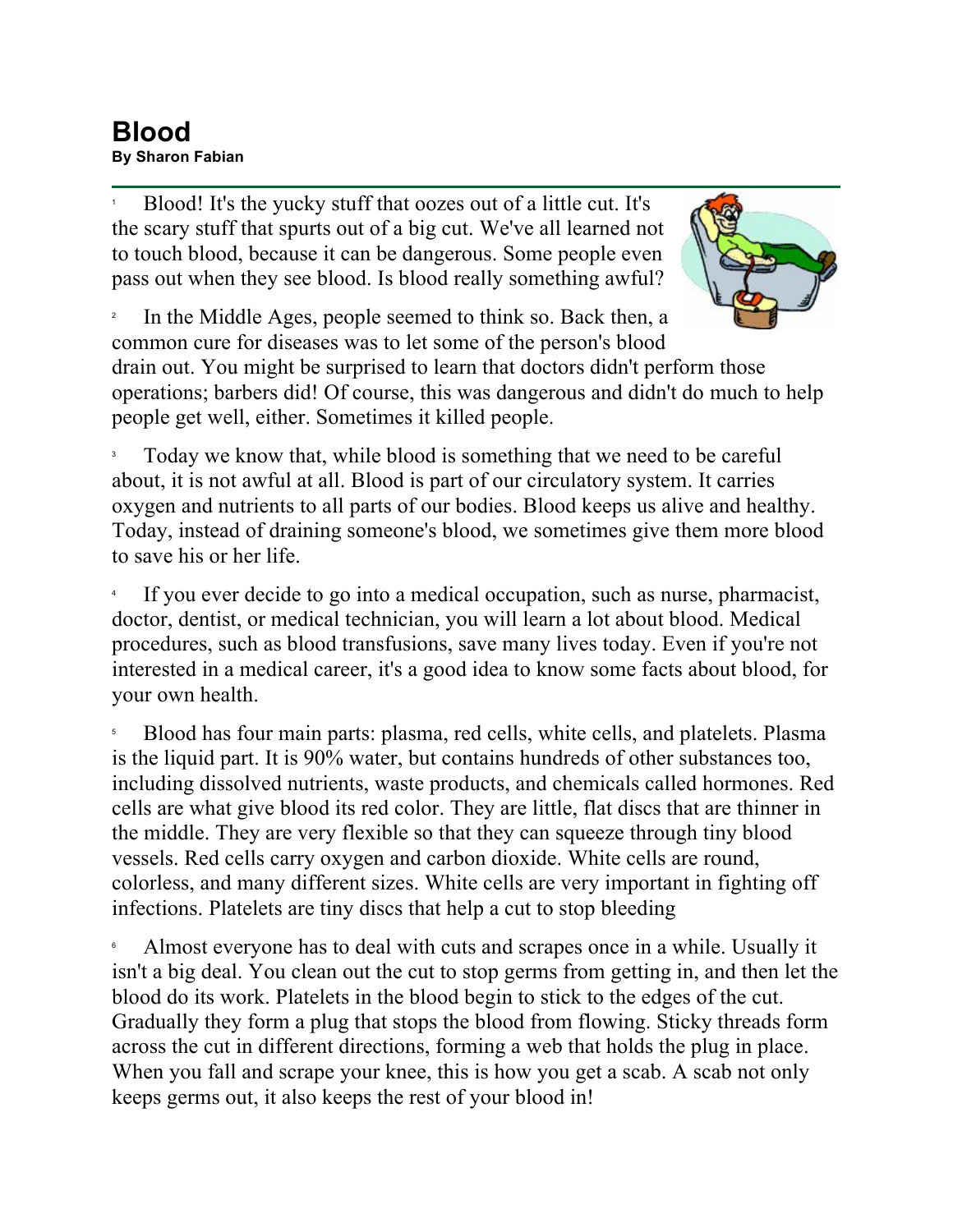7 Sometimes a person loses a lot of blood, for example in a car accident. Then an emergency medical worker may do a blood transfusion. In a blood transfusion, a patient is given blood through a needle, which is placed in one of their veins. The needle is attached to a tube, which is attached to a container of blood.

8 Where does the blood for transfusions come from? Most of it comes from blood donors. Blood donors are healthy people who volunteer to give blood that can be stored until it is needed to help someone else in a medical emergency. Blood donors are tested to be sure that their blood does not contain germs, and then they may donate blood. Some people donate blood as often as every two months. After a person donates blood, their own body makes new blood to replace the blood that they donated.

9 Once you know some facts about blood, it doesn't seem so yucky any more.

Copyright © 2010 edHelper